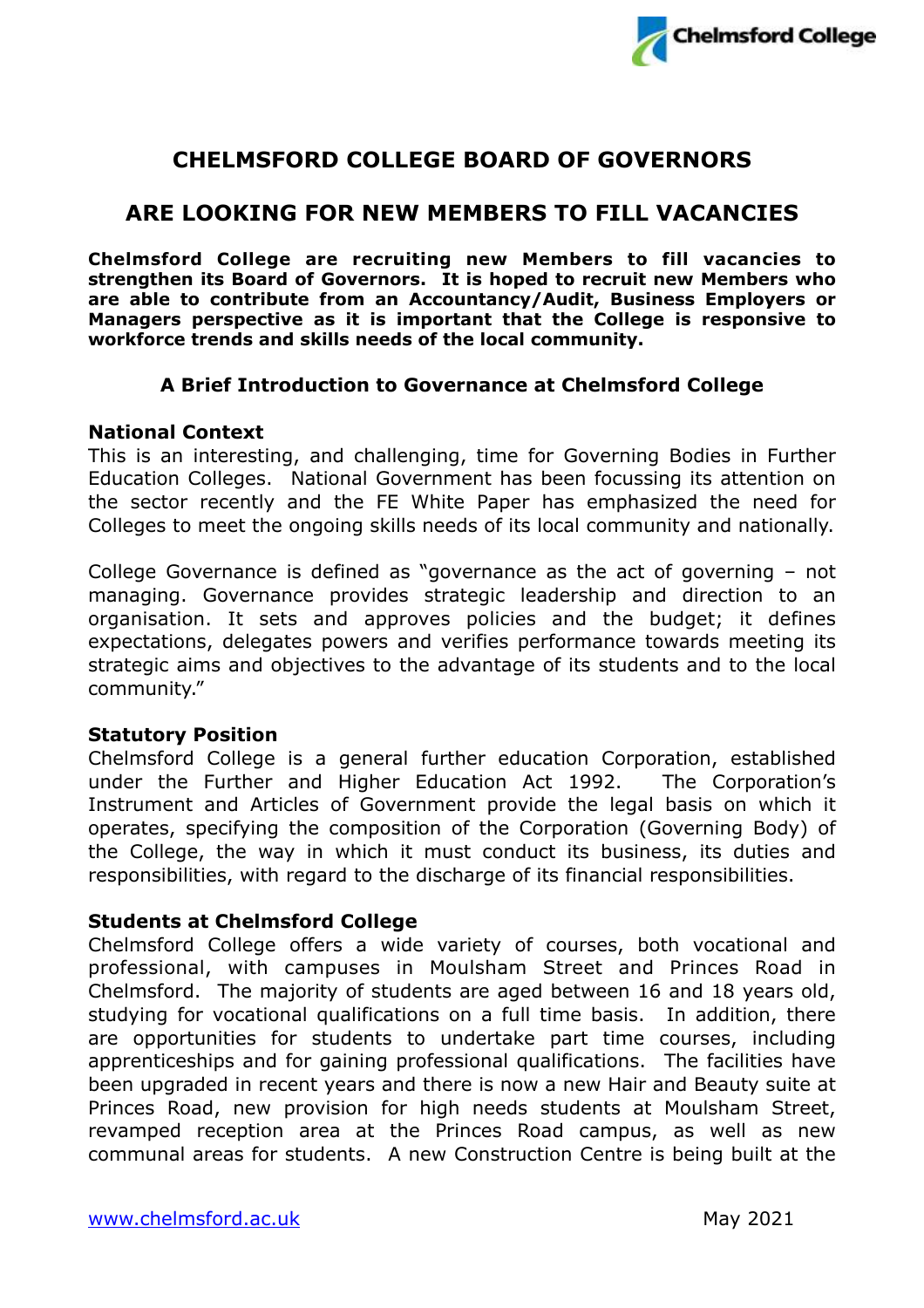

present time. The College is currently responding to the Government's policy to increase the number of apprentices and a dedicated team are involved in matching students with employers, giving advantages to both. The College now offers a blended learning model for students, comprising some study in person at the College campuses and some study remotely using online facilities.

## **The Governing Body**

The Governing Body comprises individuals who together can contribute across the range of topics presented at Board meetings. The work of the Board of Governors is to ensure the highest possible quality of teaching and learning for our students, provided in a stable financial environment, mindful of risk and promoting opportunities for their future in employment or further study. Governors would be expected to have knowledge and expertise in contributing to discussion in at least one of the above areas.

#### **Time Commitment**

The Board of Corporation meets four times a year, usually on Friday afternoons. This has the advantage of Governors seeing the College in action. These dates are notified one year in advance. In addition, Committees meet three times a year, one meeting per term. The start time of Committees is wholly determined by the members of the Committee. The main Committees are:

- Quality and Learners
- Audit

Governors are expected to sit on one of these Committees depending on their ability to contribute to the subject area. Governors work together on the Board in a voluntary capacity, although reasonable expenses will be paid.

There are two Governors' Development Days per annum which focus on strategic issues and the student experience.

### **Appointment Process**

Applications to become a Governor are considered by the Search, Governance & Remuneration Committee based on a completed application form, an applicant's personal knowledge and experience, as well as the skills needed by the Board. Prospective Governors are invited to a short interview with a group of Governors.

#### **Becoming a Governor**

This rather brief note only describes a little of the business of Governance at Chelmsford College and more information can be provided to interested parties. We would be very happy to discuss in greater detail any aspects of interest or concern. In addition, if you would like to visit the College please